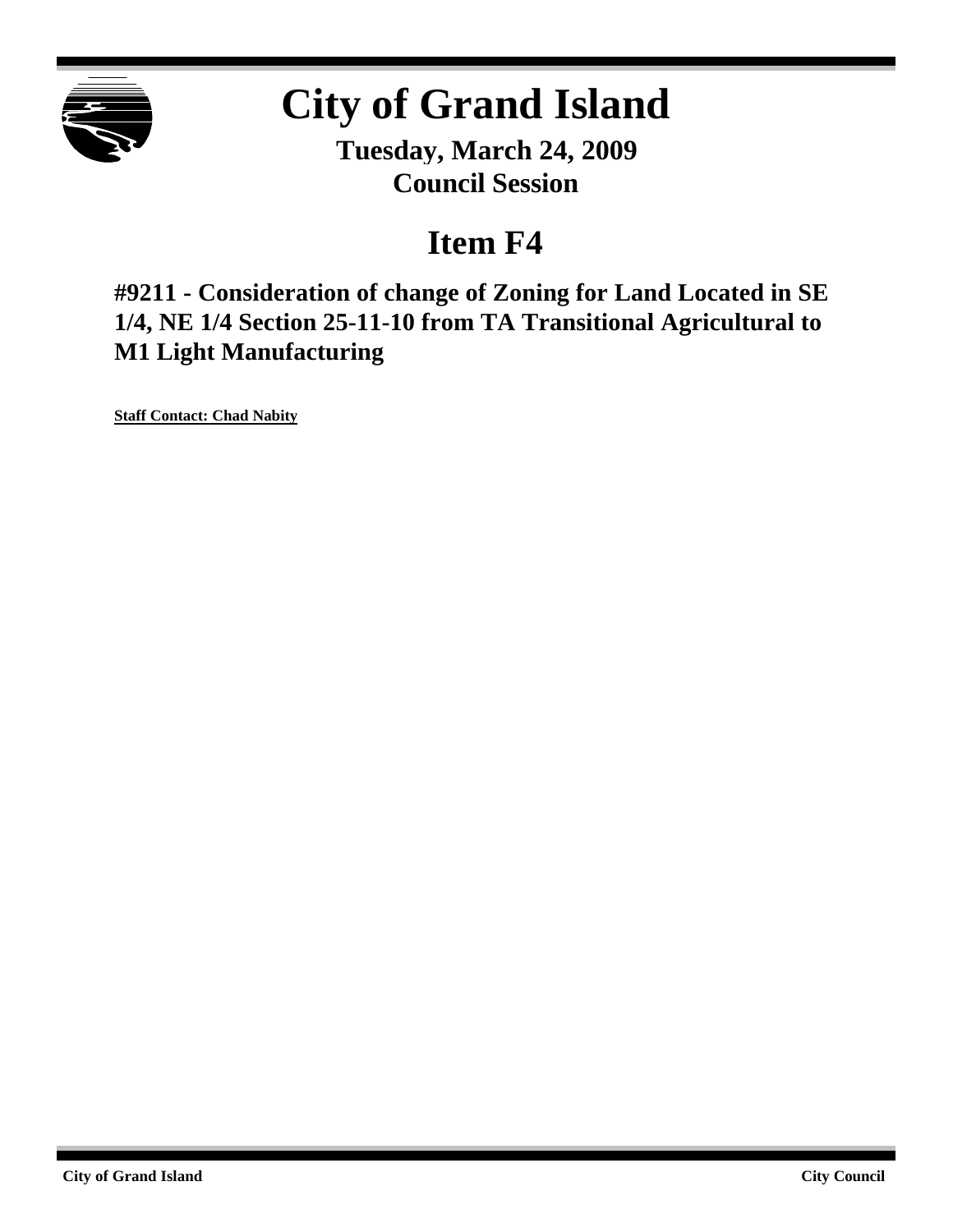## ORDINANCE NO. 9211

An ordinance rezoning a certain tract of land within the zoning jurisdiction of the City of Grand Island; changing the land use classification of a tract of land located in part of the Southeast Quarter of the Northeast Quarter (SE1/4, NE1/4) of Section Twenty-five (25), Township Eleven (11), North, Range Ten (10) West of the 6th p.m., in Hall County, Nebraska, more particularly described below, from TA Transitional Agriculture to M1 Light Manufacturing; directing that such zoning change and classification be shown on the Official Zoning Map of the City of Grand Island pursuant to the provisions of Sections 36-44 and 36-51; and providing for publication and an effective date of this ordinance.

WHEREAS, the Regional Planning Commission on March 4, 2009, held a public hearing and made a recommendation on the proposed zoning of such area; and

WHEREAS, notice as required by Section 19-923, R.R.S. 1943, has been given to

the Boards of Education of the school districts in Hall County, Nebraska; and

WHEREAS, after public hearing on March 24, 2009, the City Council found and determined the change in zoning be approved and made.

BE IT ORDAINED BY THE MAYOR AND COUNCIL OF THE CITY OF GRAND ISLAND, NEBRASKA:

SECTION 1. The following tract of and is hereby rezoned, reclassified and changed from TA Transitional Agriculture to M1 Light Manufacturing:

A tract of land located in part of the Southeast Quarter of the Northeast Quarter (SE1/4, NE1/4) of Section Twenty-five (25), Township Eleven (11), North, Range Ten (10) West of the 6th p.m., in Hall County, Nebraska, except a certain tract more particularly described in quit claim deed recorded to the State of Nebraska in book 141, page 258, and except a certain tract more particularly described in appraiser's report recorded in book 9, page 67, and more particularly described as follows:

Commencing at the East Quarter Corner Section 25-T11N-R10W; thence on an assumed bearing of S88°08'57"W upon and along the South line of the SE1/4, NE1/4 a distance of 132.51

> Approved as to Form  $\overline{a}$ March 20, 2009 **¤** City Attorney